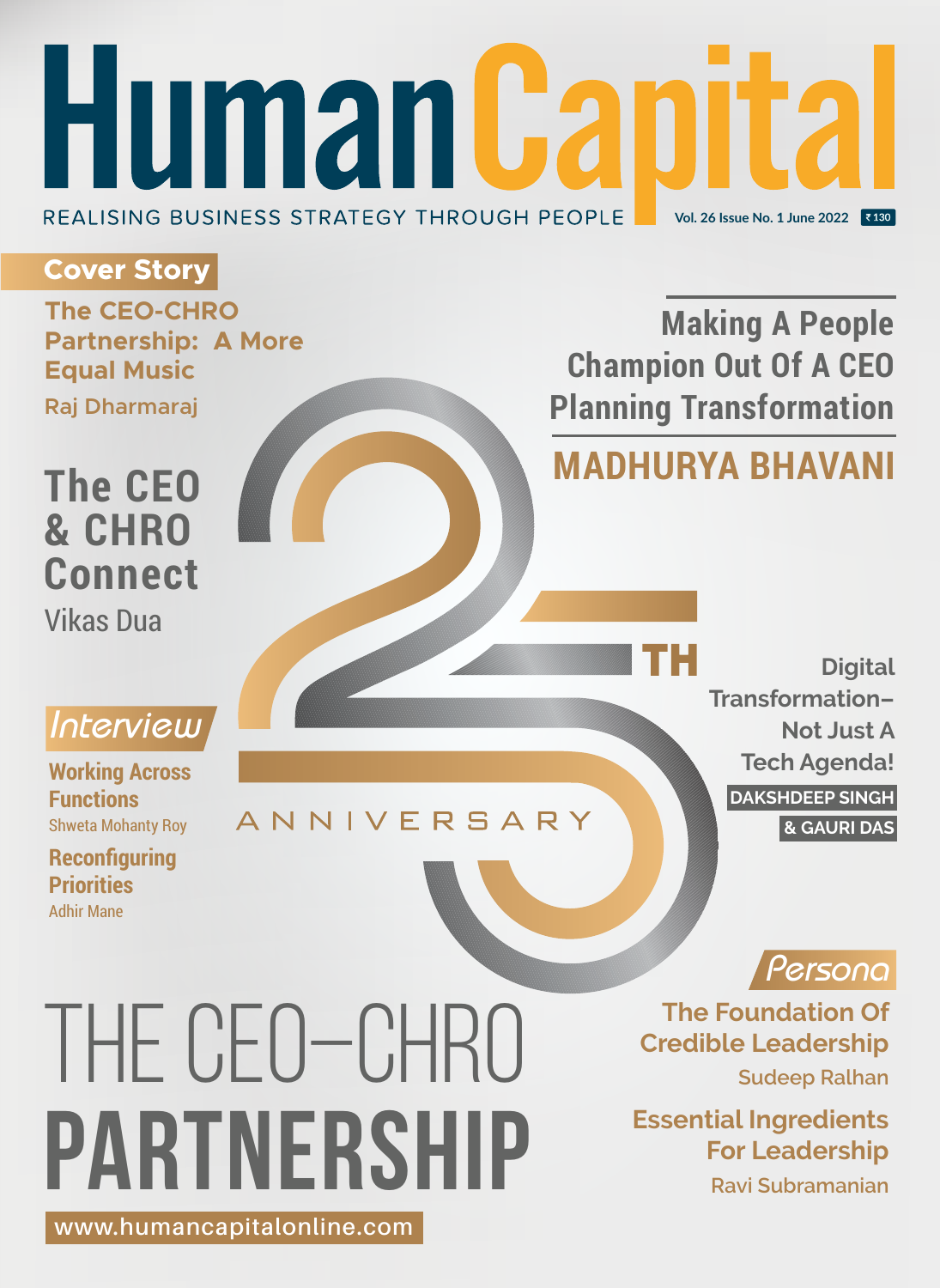# **Essential Ingredients For Leadership**

*There are many ways to lead an Organisation, and Ravi Subramanian, MD & CEO, Shriram Housing Finance, knows this fact intimately. Having been one of the key figures who helped the Organisation scale from an AUM of INR 1,000 crores to over INR 5,300 crores in just 3 years, he had a candid conversation with Human Capital about the things that matter the most when it comes to leadership. He elaborated on the vital nature of the CEO-CHRO partnership, how it helped overcome crucial hurdles for SHFL, and how the upand-coming leaders should approach being a leader of the future.* 

> Q **Taking risks is a gamechanger in terms of elevating and escalating your career path. Could you share some challenges experienced at various points in your professional journey?**

A Risk is an inherent part of business, and the way one is able to gauge, manage and mitigate risk is the decider in achieving differentiated outcomes. One achievement I am proud of is the turnaround of Shriram Housing Finance Limited (SHFL), brought about by taking calculated risks and trusting my instincts, which enabled the company to grow three times over the last 3 years with an AUM of INR 5300 crore in FY22 and we have become one of the top five affordable housing financiers in the country.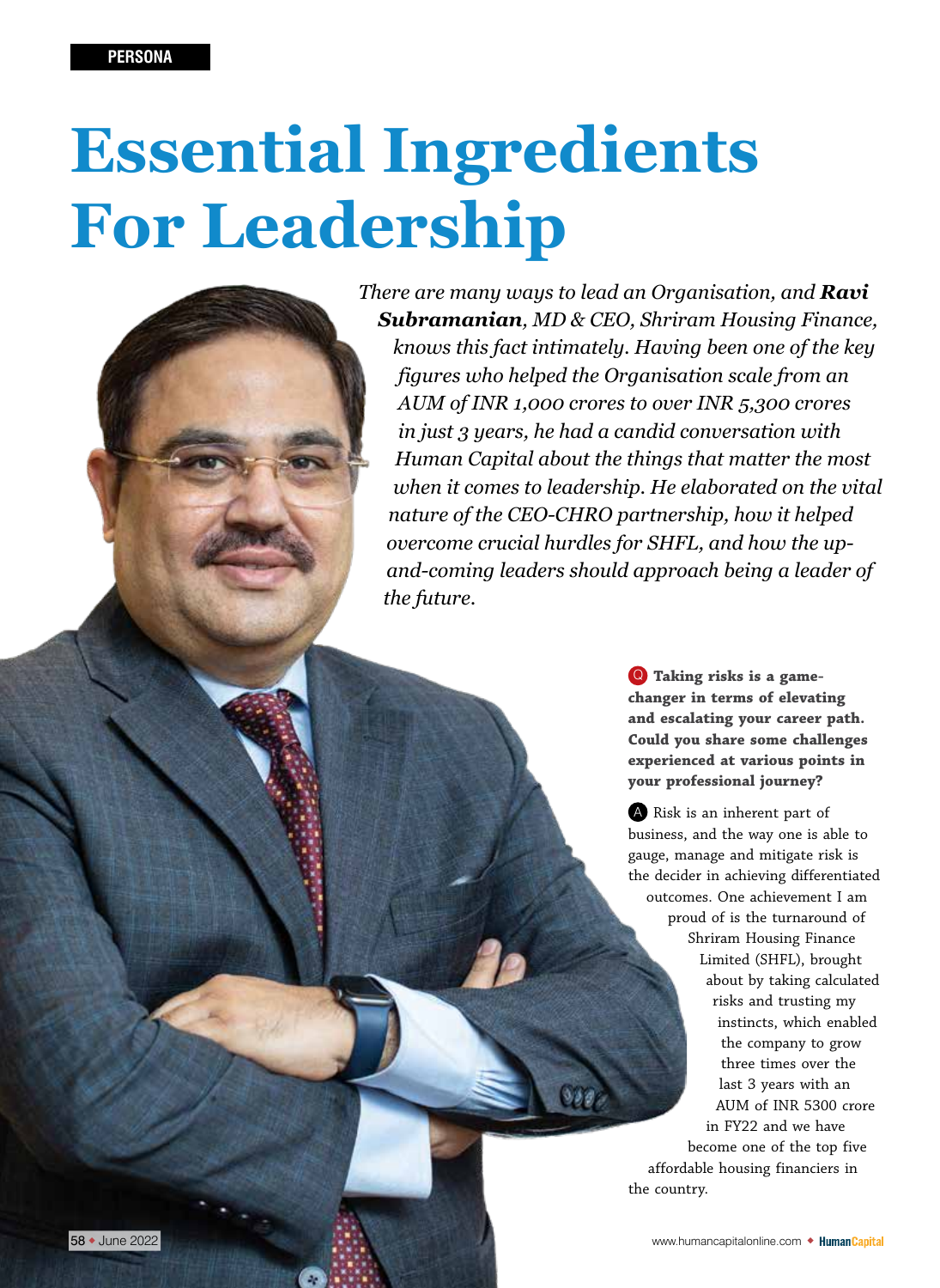### *Up-Close and Personal*

Q **What is the morning routine that helps you get a good start on your workday?**

A I usually start my day with a cup of coffee, a little breakfast and check in on the news and developments of the day. I squeeze in a quick chat with my family before I'm out the door. Once in the office, I catch up with colleagues and walk around meeting new people and informally drop in on teams. This helps me to be more authentic, grounded and an approachable leader.

#### Q **What would we be surprised to learn about you?**

A Books are my passion and I truly love and enjoy both reading and writing. I am a published author with 11 books to my name.

SHFL started operations in 2010 but by 2015 the AUM was just over INR 1,000 crores. In 2018, we transformed the business to give a fillip to the growth narrative. The new leadership embarked upon the SHFL 2.0 journey to grow the business, improve asset quality and concentrate on six key states.

This involved making tough calls concerning business, strategy and people. We revamped the operating structure, drove operational efficiency, and updated the credit appraisal mechanism, whilst continuing the focus on core business areas and leveraging Shriram Group's infrastructure and network for cross-selling and other opportunities. Today, SHFL is a technology-driven leader in affordable housing finance, with one of the largest distribution networks and one of the best teams in the industry.

Q **Great CEO–CFO relationships have always been praised, but what is your take on the CEO– CHRO partnership? Do you see the CHRO of as much value as the CFO?**

A We are in the business of people, and I strongly believe that great people drive great organisations. While the role of a CFO is crucial for the financial health of any organisation—especially for a financial institution like us, the

CHRO is a critical constituent to ensure that we have the right HR capabilities to transcend and grow the company as per the envisaged plans.

I am a strong proponent of a healthy CEO-CHRO partnership, which in our organisation has helped drive significant business outcomes, namely—building critical skills and competencies, strengthening the current and future leadership bench, incorporating organisational design and change management, driving digital business transformation, and enhancing the employee experience.

SHFL was recently certified as a 'Great Place to Work®' by the Great Place to Work® Institute, the global authority on workplace culture. While the certification is both an indication and an endorsement of a 'High Trust-High Performance' culture in our organisation, it is also a classic example of what a collaborative CEO-CHRO approach can help achieve in a short period.

Q **What are the essential ingredients for a great CEO and CHRO partnership? How is this partnership essential for strategic vision?**

Key drivers such as mutual respect, confidence in the other person's vision and abilities, and trust in working towards a common purpose, are indispensable for any partnership